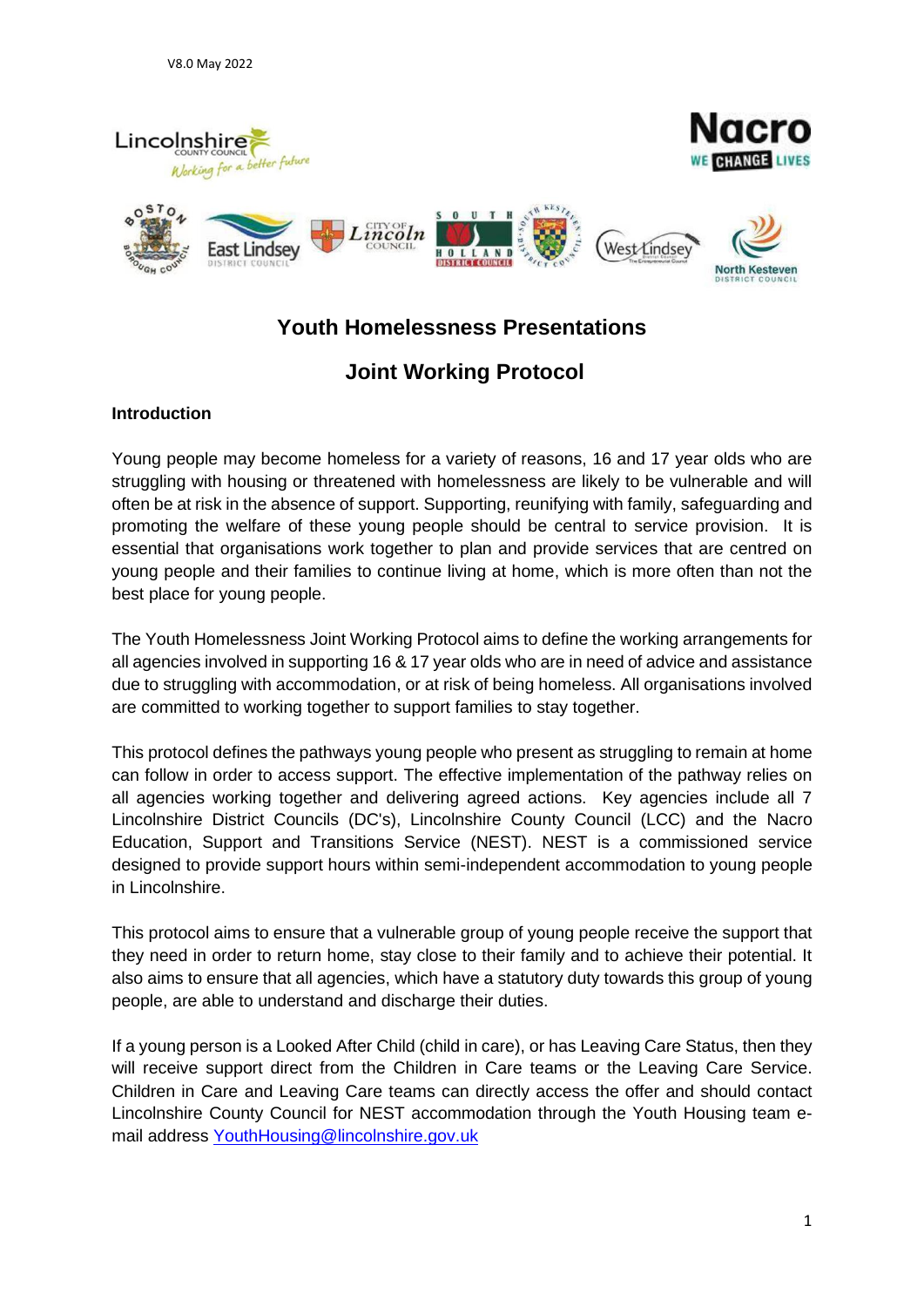The Youth Housing Officer needs to be made aware of any Children in Care or Care Leavers moving in to NEST, and the Youth Housing Team will be required to notify the YH officer of placements being requested and made; this is only to help facilitate management oversight of the capacity within the provision.

### **Statutory Responsibilities**

Housing Act 1996 – Part 7, as amended by the Homelessness Act 2002 further amended by the Homelessness Reduction Act 2017.

### Accessing services

In accordance with s179, as amended by the Homelessness Act 2002, further amended by the Homelessness Reduction Act (HRA) 2017, Councils have a duty to provide an advice service to residents in their area. This District Councils (in Lincolnshire) offers advice, information and assistance on housing rights, responsibilities and options.

In accordance with s184, if the District Housing Authority has reason to believe the applicant may be homeless or threatened with homelessness, they will make enquiries as to whether they are eligible for assistance, and if so, what duty is owed. This includes practical assistance which is available to help people remain in their current home or access alternative suitable accommodation.

Under the Homelessness duty, this support has been extended to 56 days under Homelessness Reduction Act. HRA legally obliges Local Authorities to assess and provide more meaningful assistance to all people who are eligible and homeless or threatened with homelessness irrespective of their priority need status.

## **1. Young People who are Homeless or at risk of Homelessness (Not open to Children Services)**

If a young person aged 16 or 17 presents to a District Council (DC) as homeless or struggling with staying at home, the DC's will make every effort to support the young person to return home and seek to support their safe transit back to family and or carers.

The DC's will:

- Ascertain actual homelessness or risk of homelessness. If a young person is not at risk of immediate homelessness (within the next two weeks) however there are concerns in regards to possible future risk, then a Child and Family Assessment should be completed with the young person to fully explore the situation. If additional intervention is required a request for Early Help support can be made by sending a copy of the child and family assessment to [TACadmin@lincolnshire.gov.uk](mailto:TACadmin@lincolnshire.gov.uk) .
- Explain the options available to them and the realities and complexities in regards to private rented, Social Housing and NEST – ensuring the young person is aware of affordability, locality issues and restrictions.
- Contact the parent/carer to discuss the situation and explore the viability of the young person returning to the family home, ensuring that parents are aware that they have parental responsibility
- Explore and source suitable alternative emergency accommodation with family/friends.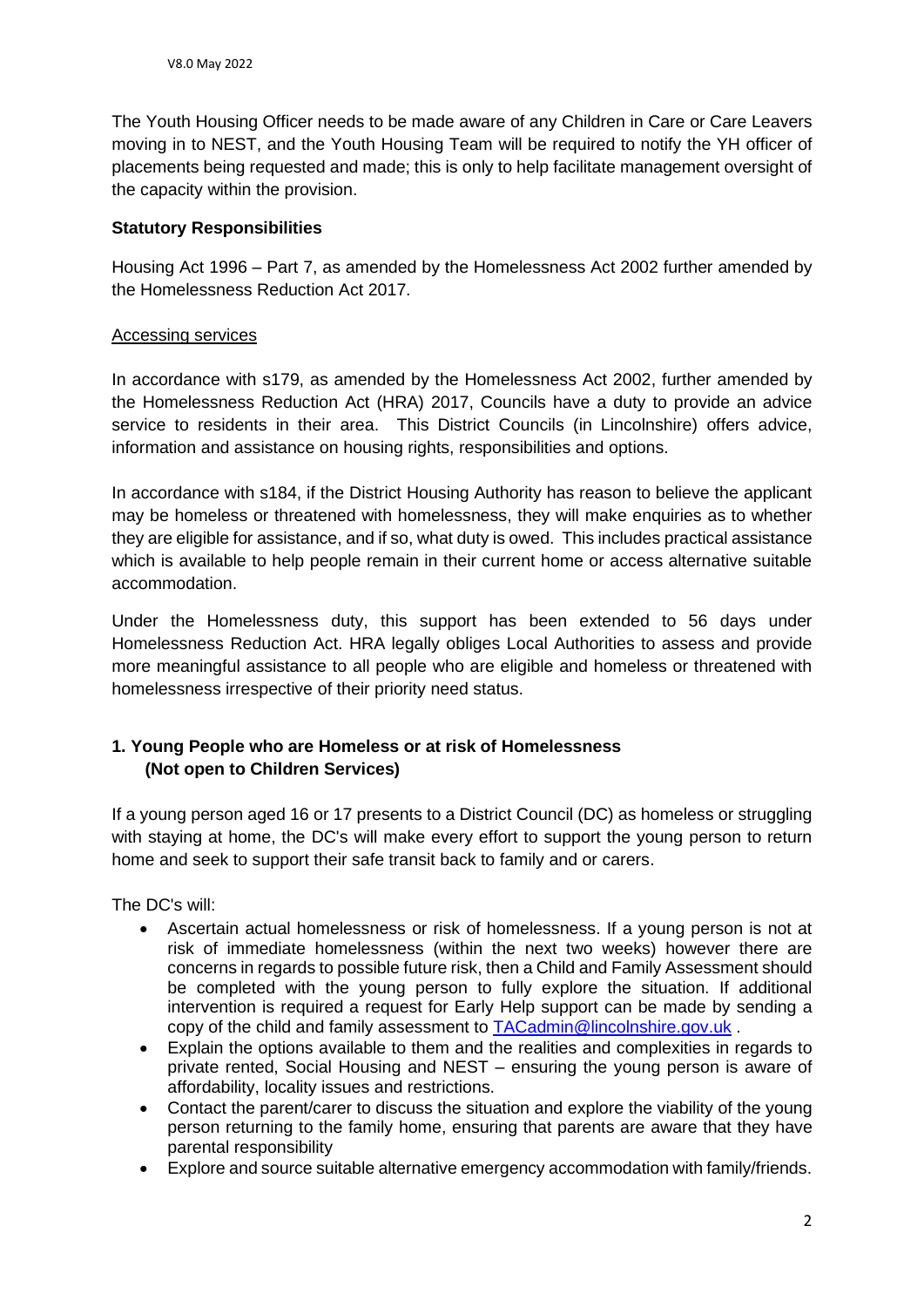- If not resolved and only if an emergency arrangement is made, complete a Child and Family Assessment with the young person and submit this to request support from the LCC Restoring Family Relationships Team.
- Submit the request by email at: [Youth\\_Homelessness@lincolnshire.gov.uk](mailto:Youth_Homelessness@lincolnshire.gov.uk)
- The request should be submitted at the earliest opportunity, to enable the Restoring Family Relationships Team to start supporting the young person to return to the family home and fully explore alternative housing options.
- Referrals to the Restoring Family Relationships Team should be made for between 9am-5pm, Monday to Friday.
- Any young person who present as homeless, out of hours, will be directed to and supported by LCC'S Emergency Duty Team (EDT) 01522 782111. EDT is responsible for informing LCC Restoring Family Relationships team, to enable them to start supporting the young person, the next working day, before 9.00am via [Future4MeLeadership@lincolnshire.gov.uk.](mailto:Future4MeLeadership@lincolnshire.gov.uk)
- After any decision to place a young person, there remains a responsibility on all professionals to support young people to return home if safe to do so.

\*Where a 16 or 17 year old who was living in one local authority area and moves to another local authority area and seeks assistance from Children's Services in that local authority, the duty to assess falls on the authority area in which the young person presents. The authority cannot refuse to consider the young person's immediate needs and expect them to return to the authority in the area presumed to be their 'home' district. An initial interview, combined with enquiries in the area where the young person came from, should be sufficient to establish their connection with the area where they have sought help and their reasons for seeking help there rather than in their 'home' district.

These enquiries may be able to establish whether it may be possible for the young person to return to the 'home' district. For example, it might be possible for the authority where the young person seeks help to negotiate with their 'home' authority to take over the assessment of the young person's needs, so that the young person is assessed in a familiar setting close to their family and friends.\*

### **2. LCC** Restoring Family Relationships Team

The flow of work for the following section and referrals to Youth Homelessness can be seen in **Appendix 1: Pathway of Assessment for 16/17 Year Old's Youth Homelessness**

The Restoring Family Relationships Team will make every effort to support the young person to return home. If a young person returns to the family home, or goes to stay with alternative friends/family members, the Restoring Family Relationships Worker should ensure there is on-going support from agencies to maintain these arrangements and sustain the safety of the young person.

Where homelessness is not prevented and the young person might need to access suitable alternative accommodation, a request to explore alternative accommodation requires approval from the relevant Corporate Parenting Manager or Children's Services Team Head of Service. The manger will input onto the case notes authorisation and the requirement to hold a planning meeting within 48 hours with the young person and the NEST. Dependant on the young person's needs, this could be within NEST commissioned youth housing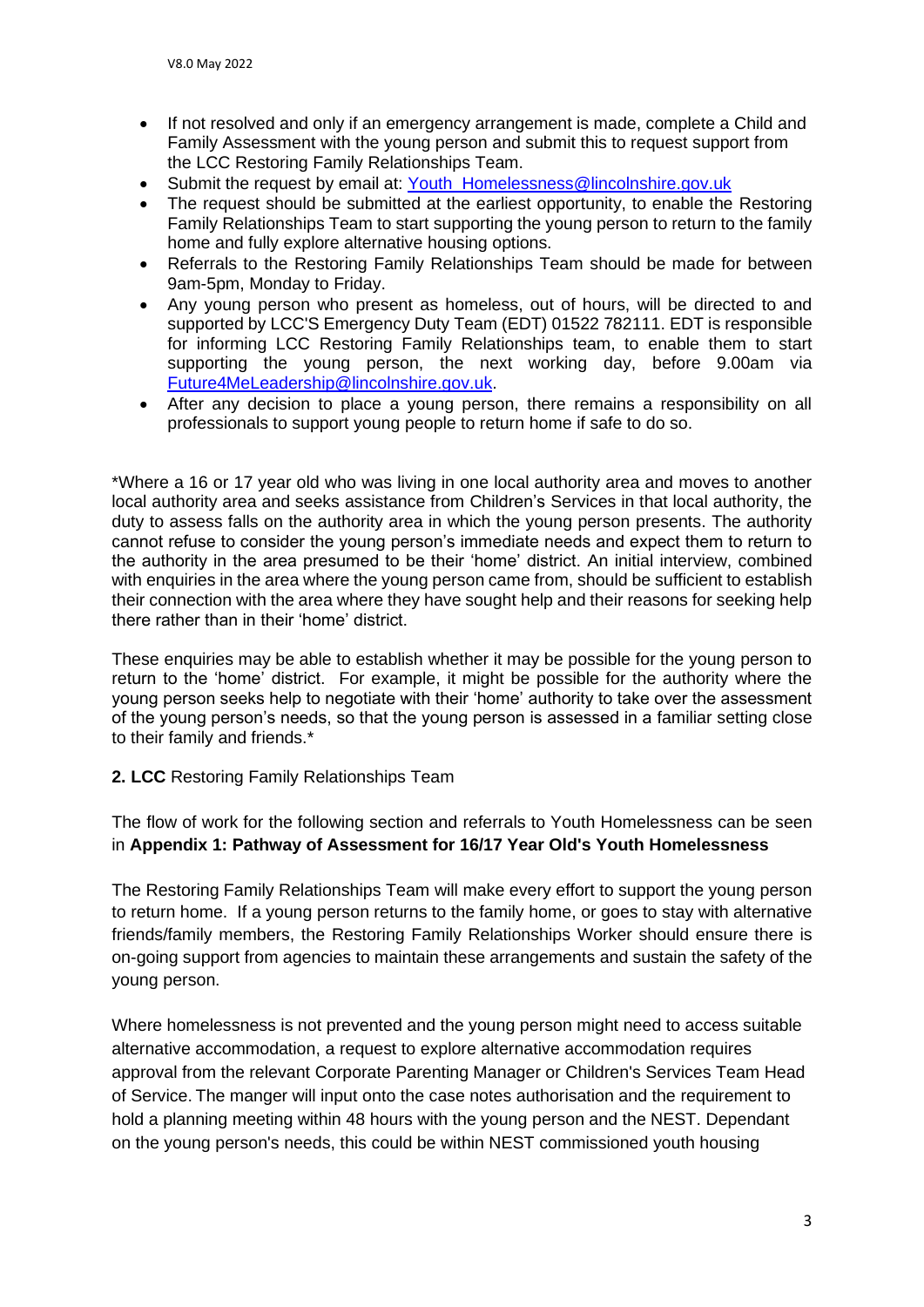contract or supported lodgings and agreement to access service must be agreed with the Corporate Parenting Manger.

In all cases where a young person is placed in NEST accommodation, they should never be closed to support from LCC and should at the very least remain open to Early Help for support to move on to new accommodation.

In considering suitability, children's services should take into consideration that 16 and 17 year olds who are homeless and estranged from their family will be vulnerable and in need of support, and therefore it would not usually be appropriate for them to be placed in temporary accommodation without on-site support. Bed and breakfast accommodation, including hotels and nightly let accommodation with shared facilities, is not considered suitable for any 16 or 17 year olds.

The Restoring Family Relationships Team should ensure that the referrer is kept up to date, informed and involved regarding the young person.

Where a young person is suspected not to have recourse to public funds please check guidance and seek support to verify their status should be sought - [No Recourse to Public Funds](https://www.citizensadvice.org.uk/about-us/our-work/our-campaigns/policy-campaigns/no-recourse-to-public-funds/)  - [Citizens Advice](https://www.citizensadvice.org.uk/about-us/our-work/our-campaigns/policy-campaigns/no-recourse-to-public-funds/) - for further information

### **3. On-going Assessment and support**

If a young person has accessed alternative accommodation (NEST, Supported lodgings), and is not a Child in Care, LCC has a Statutory Responsibility to proactively offer young people a Social Care Assessment. Young people will be given the leaflet found in **Appendix 2** so that they understand their rights, entitlements and the possible outcomes.

If a young person accesses alternative accommodation (NEST and Supported lodgings) then proactive and continued attempts must be made by Early Help team, FGC and Restoring Family Relationships Team to mediate with the young person and their family in order to rebuild the relationship in that family and to increase the potential for a young person returning home whilst we continue to support them with housing.

Any decision about a young person's status is to be agreed through Support Panel

### **4. Young People already open to Children's Services**

The flow of work for the following section and referrals to Youth Homelessness can be seen in **Appendix 3: Pathway of Assessment for 16/17 Year old's Youth Homelessness Open to LCC Services.**

If a young person aged 16 & 17, is identified as struggling with housing and is already open to the LCC's Children's Service Teams, the lead for any support involved will be the current Children Services worker. They will be responsible for making every effort to support the young person to remain at home or return home.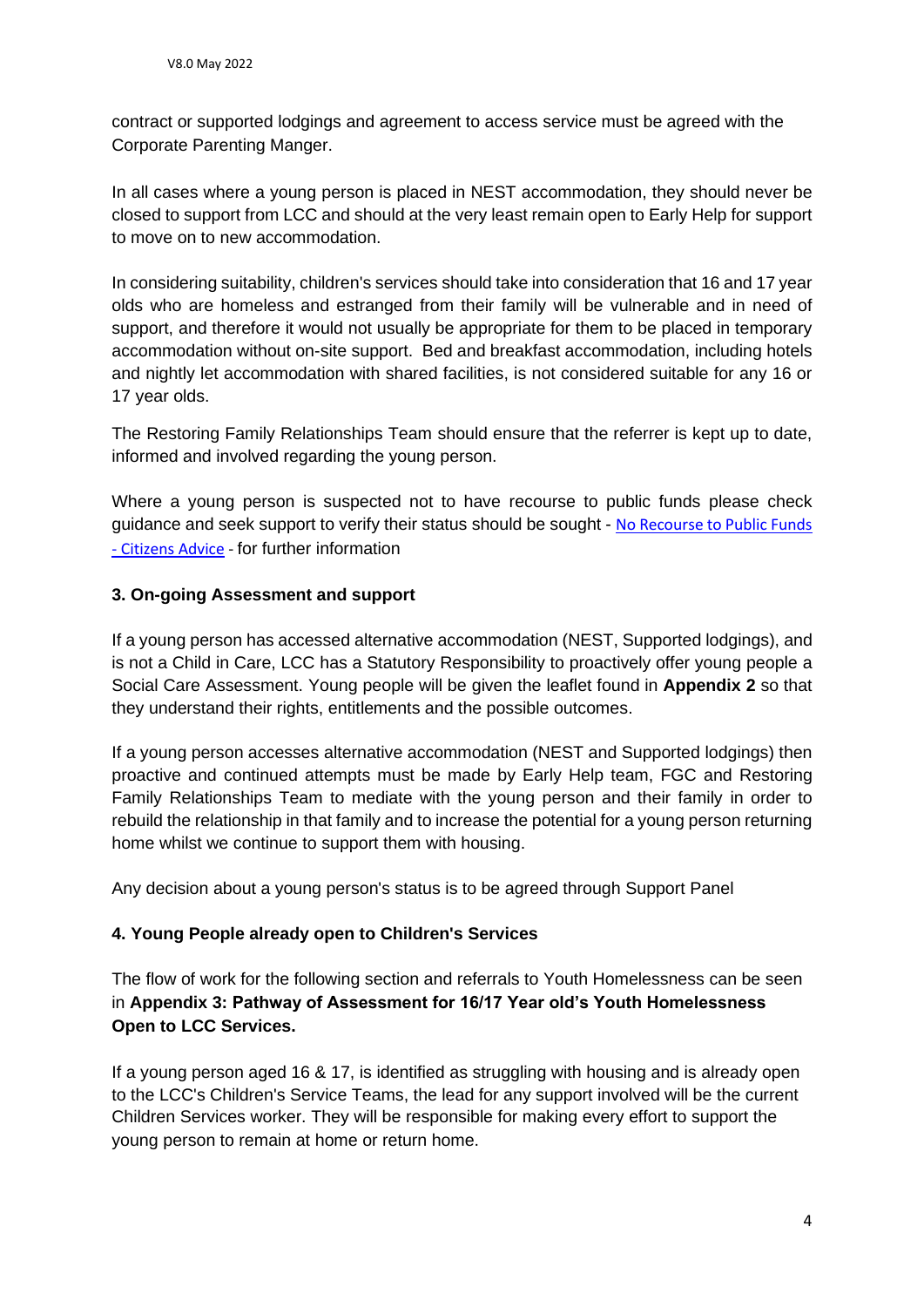The involved CS worker will:

- Ascertain actual homelessness or risk of homelessness
- Understand and capture the reasons for presentation and the request for support
- Understand the reasons for struggling with housing and work holistically with the young person, their family and all agencies involved to address these issues
- Explain the options available to the young person, including the realities of these options and the fact that Youth Housing is not the best or first option
- Contact the parent/carer to discuss the situation and explore the viability of the young person to return to the family home, ensuring that parents are aware of their parental responsibilities.
- Explore taking the young person to the family home to discuss the situation and ensure parents and carers understand their responsibilities.
- Explore and contact suitable alternative emergency accommodation with family/friends.
- Any agreement to accommodate a young person in youth housing must be agreed with the Corporate Parenting Manager.
- The manager will input onto the case notes authorisation and the requirement to hold a planning meeting within 48 hours with the young person and the NEST.
- If not resolved then the LCC involved worker will complete a referral with the young person, to the Youth Housing Team, via email at [YouthHousing@lincolnshire.gov.uk](mailto:YouthHousing@lincolnshire.gov.uk) After any decision to place a young person, there remains a responsibility on all professionals to support young people to return home if safe to do so

Again, if a young person accesses alternative accommodation (NEST and Supported lodgings) then proactive and continued attempts must be made by every team to mediate with the young person and their family in order to rebuild the relationship in that family and to increase the potential for a young person returning home whilst we continue to support them with housing.

## **5. Reporting Monitoring / Review**

The Youth Housing Operations Group of all partner agencies and meets every 6 weeks (**terms of reference Appendix 4)** in order to ensure on going communication, joint working and oversight of Young people in our accommodation options who are undergoing assessment and those who are not Looked After by LCC.

Outside of these meetings, NEST Housing Providers should advise the LCC Commissioning Team if:

- 1. There are changes to a young person's housing or support needs.
- 2. A young person's tenancy is at Risk

The LCC Commissioning Team will maintain a record of all young people who present as homeless to district councils and children's services and provide a performance report.

## **6. Professional Resolution and Escalation**

Effective joint working relies on open and honest relationships between agencies, which includes professional challenge, problem solving and seeking resolution; this is an integral part of effective working. The Lincolnshire Safeguarding Children's Partnership (LSCP)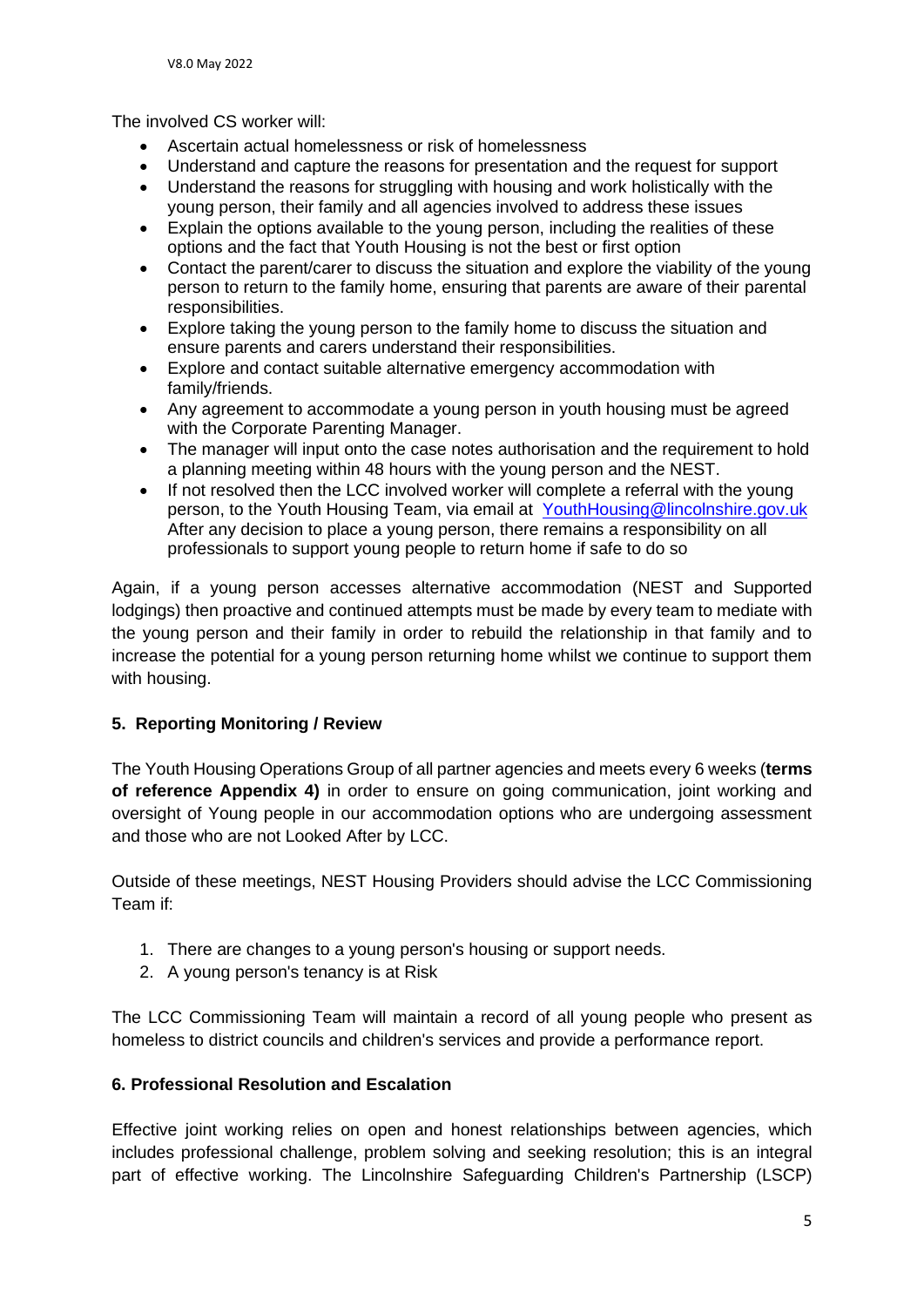Professional Resolution and Escalation Protocol should be followed when individuals/agencies are unable to agree in regards to decisions/ actions regarding a young person. Professional Resolution and Escalation Protocol can be found [HERE](https://lincolnshirescb.proceduresonline.com/chapters/pr_prof_resolution.html)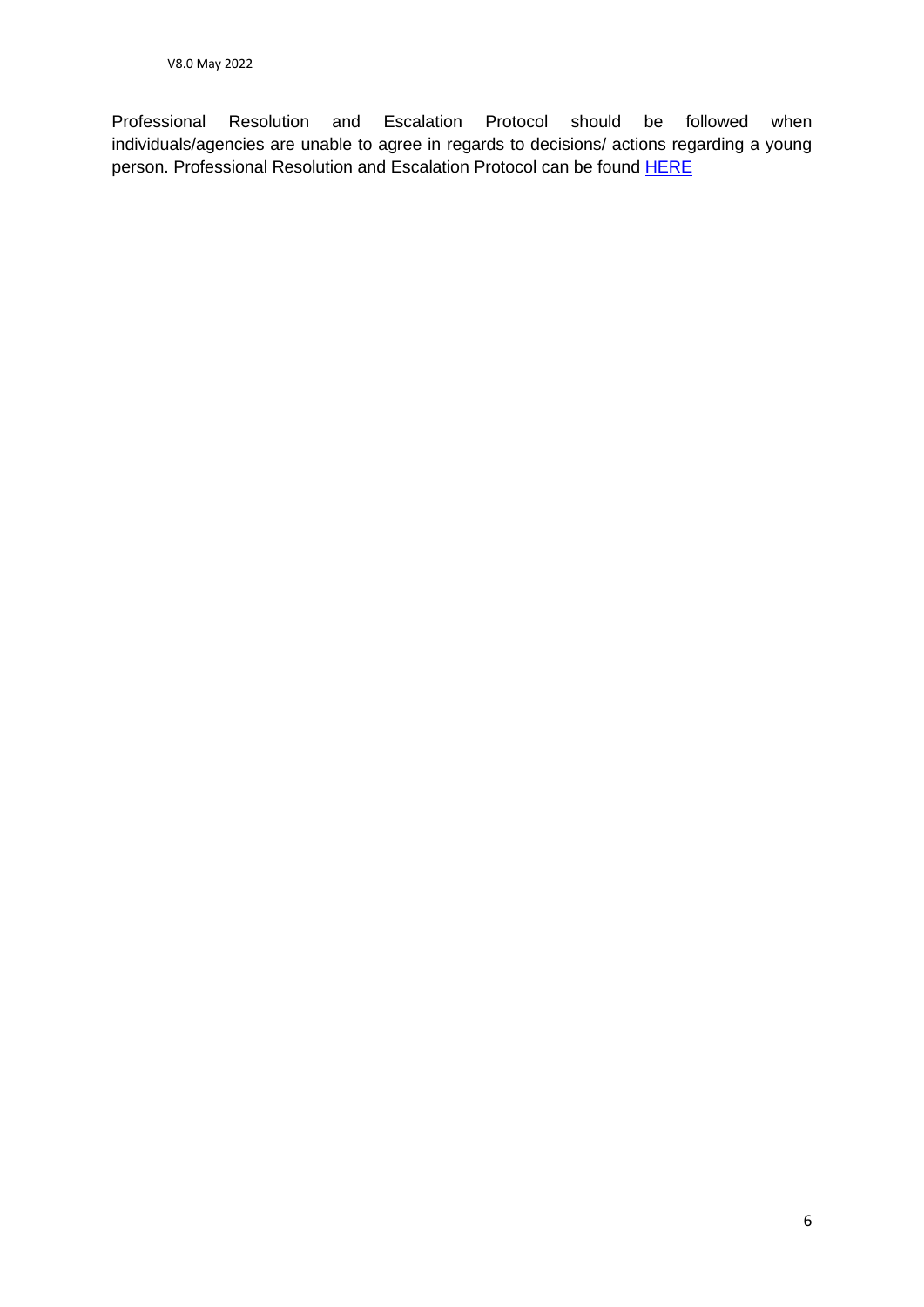## **Appendix 1: Pathway of Assessment for 16/17 Year Old's Youth Homelessness Not open to Services**

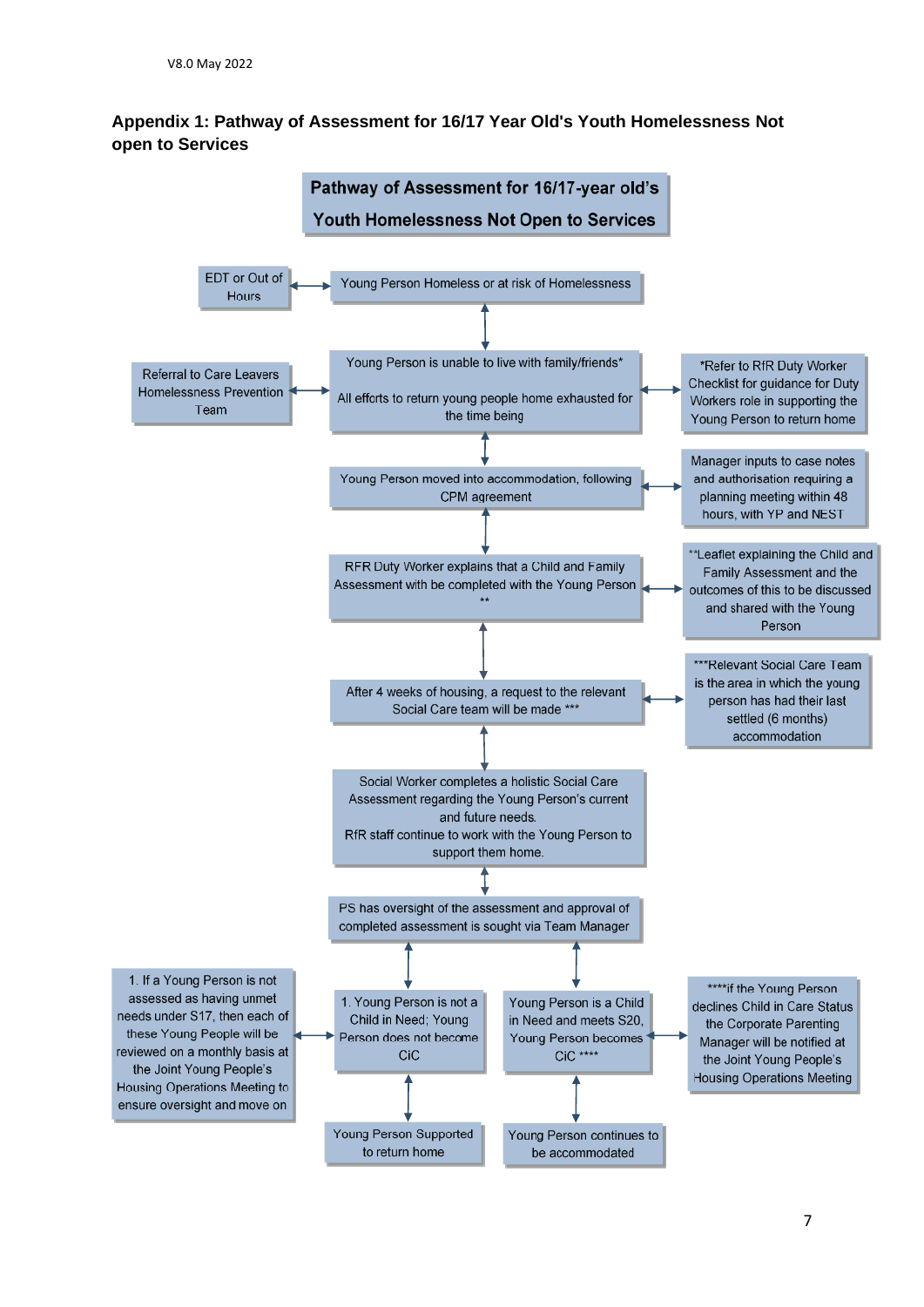V8.0 May 2022

## **Appendix 2: Guidance Leaflet**

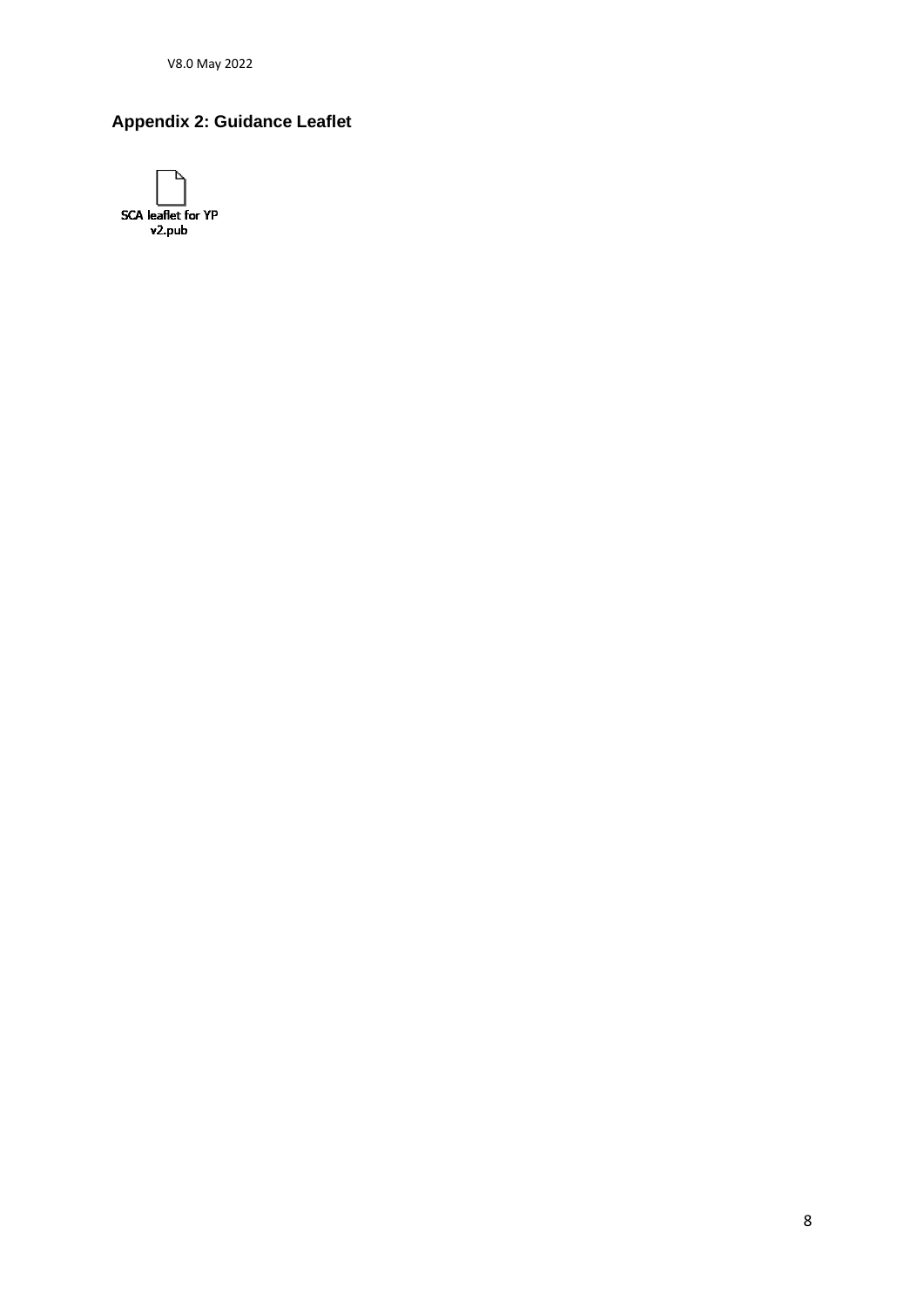#### **Appendix 3: Pathway of Assessment for 16/17 Year old's Youth Homelessness Open to Services**

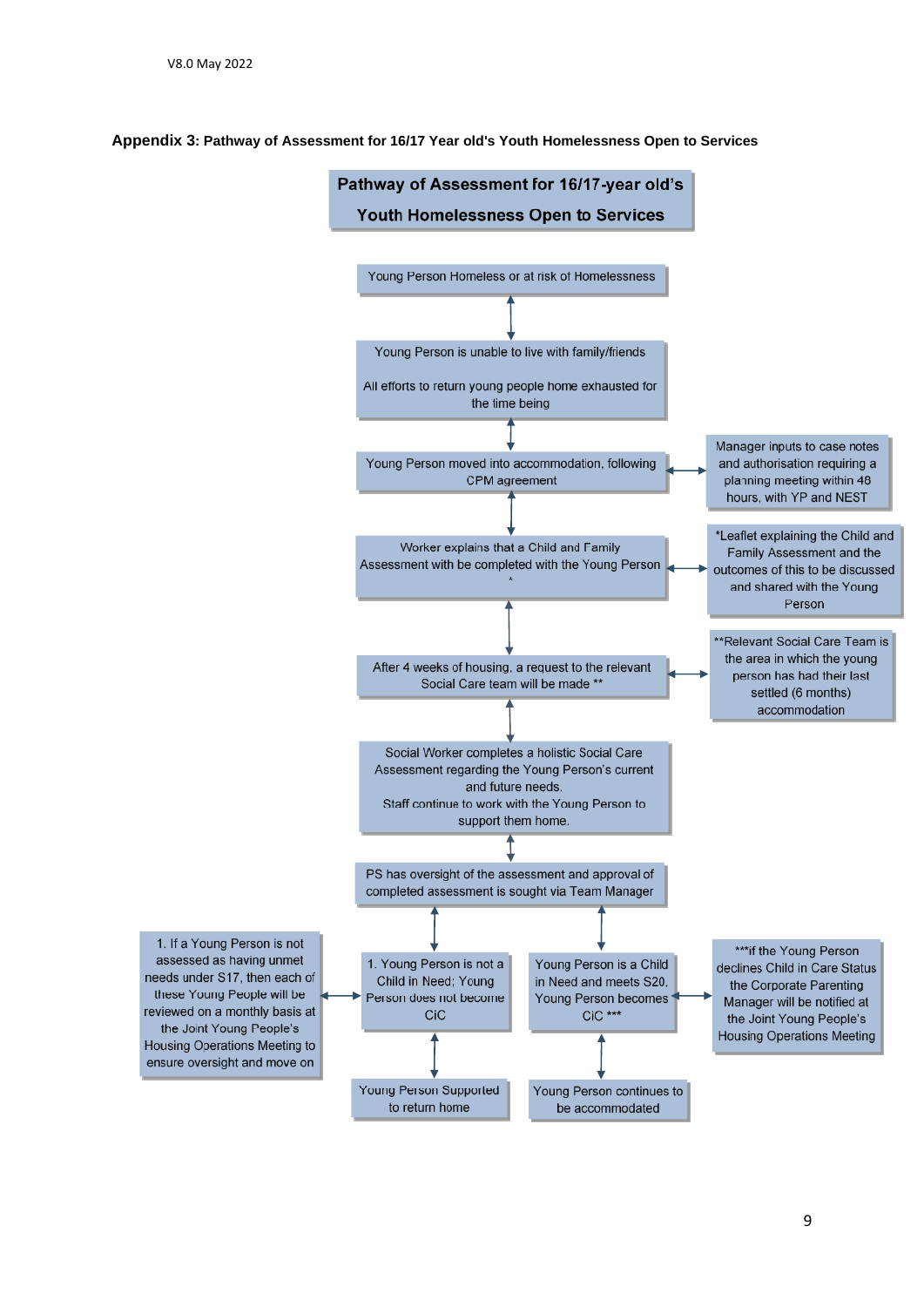## **Appendix 4: Terms of Reference**



## **Lincolnshire Children in Care and Care Leavers Transition Panel**

## **Terms of Reference**

### **Membership;**

Andy Morris – Corporate Parenting Manager Sarah Caskie-Hefferman – Operations Manager Nacro Jemma Munton – Lincs Housing Partnerships Manager Hellena Middleton – Transition Coordinator Nacro Joanne Lynn - Housing Coordinator Barnardo's Michelle Hakes - Practice Supervisor, Children in Care (North & South with transitional lead) Hester Poole – Contracts Officer Nacro – minute taker

## **Purpose of the meeting;**

- 1) To ensure there is clear operational oversight of the number of Children in Care and Care Leavers who are not suitably housed / at risk of homelessness
- 2) To discuss and assess participation of districts in protocols and service level agreements to maximize the knowledge of the multiagency team countywide
- 3) To share information to improve outcomes and the level of independence achieved by young people
- 4) To ensure that safe and appropriate move on plans are put in place for complex and challenging young people
- 5) A forum for colleagues to bring challenges they are facing in moving young people on to more independent accommodation, and to seek support in finding solutions to meet those young people's housing need
- 6) To coordinate an annual review of Lincolnshire's Youth Homelessness Joint Working Protocol
- 7) To coordinate an annual review of Lincolnshire's Protocol for Transition from Children's Services to Adult Housing Related Support and (Semi) Independent Living for people over 18